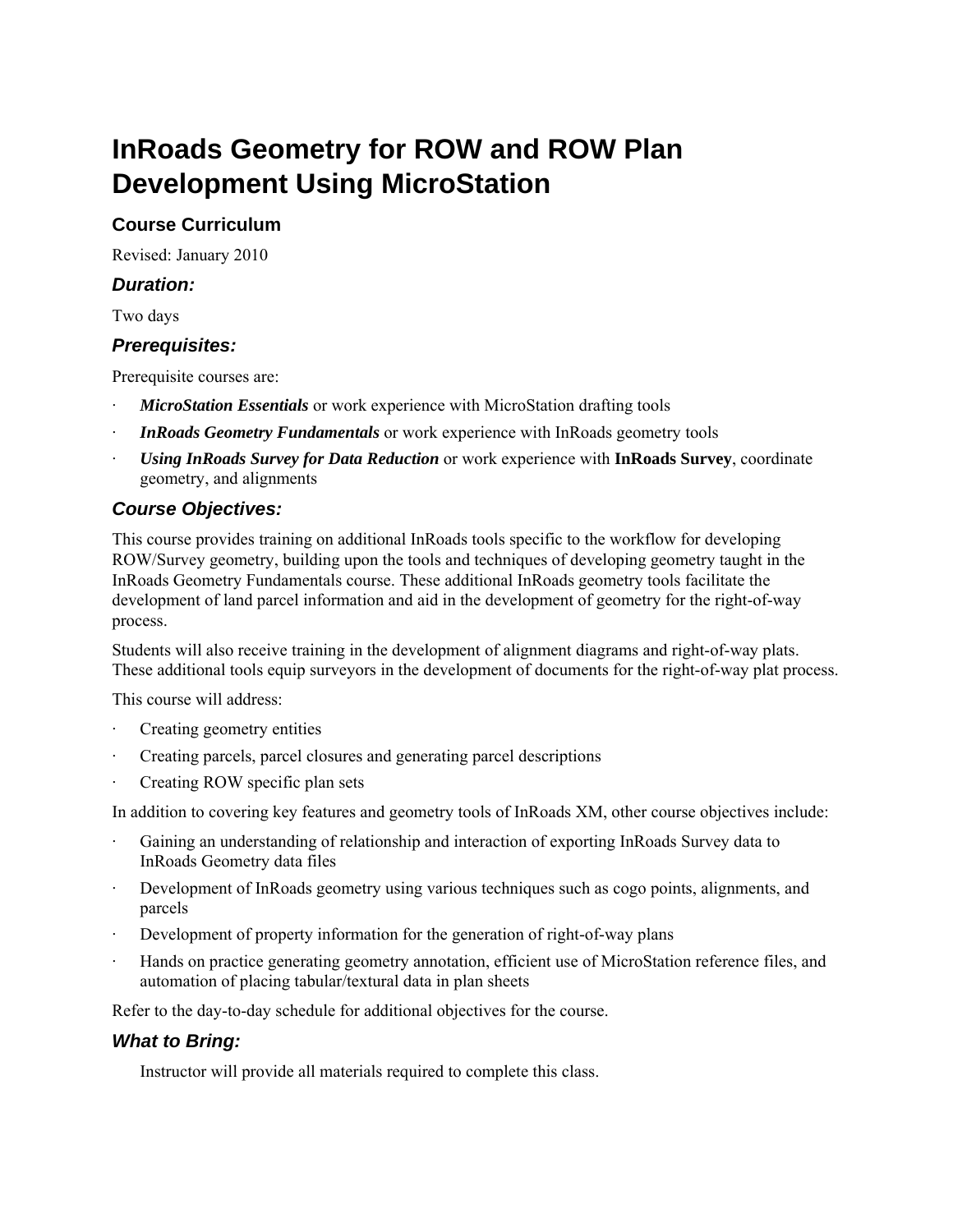### *Resources:*

Students will find electronic copies of the reference material and labs associated with this course online under the *Manuals and Training* page of the CADD and Engineering Innovation web page located at www.dot.state.co.us/DesignSupport/CADD and Engineering Innovation.

#### *Instructional Media:*

This is an instructor-led hands-on course. Each student will have a computer for the duration of the course. The instructor will utilize a whiteboard and projection system for demonstrating key topics and techniques of the software. Students will access the reference material for this course electronically, either locally or online as noted under the section *Resources*.

The instructor will provide each student a hard copy of the lab material. Course data files will be preloaded on the computer used in class. As with the reference material, course data files will also be available online for students to download and work through at their convenience.

### *Material Requirements:*

A printed copy of the course labs will be provided in the class. The lab material will be used in conjunction with an electronic copy of the resource manual *A Practical Guide for Using InRoads XM*. Students may be asked to refer to *A Practical Guide for Using InRoads XM* during the lecture portion of the class for detailed explanations of how to use specific InRoads commands and to gain an understanding of the command options.

# *CDOT Standards:*

This course uses all CDOT standard configuration files, including the new standard CDOT\_Civil.xin and template library files.

# **Class Schedule and Objectives**

# **DAY 1**

#### **1. Getting Started in ROW Geometry and Plans – 0.5 hour**

This lab demonstrates how to start the InRoads and InRoads Survey applications. Be sure to check the setup of InRoads to verify the correct standard resources are being used. The following concepts will be covered:

- Launching InRoads and InRoads Survey
- Setting up Project Defaults to work with the ROW Survey group

**Lab:** Getting Started in ROW Geometry and Plans

#### 2. **Working with Survey Data - 0.5 hour**

This lab demonstrates working with survey data as a foundation for the initial geometry. Exporting the survey fieldbook to an InRoads geometry project will generate alignments along linear items and cogo points at all survey shot locations. The following activities will be completed:

- Load existing survey data
- Use the survey data filter tool to select only points and alignments that will be needed for right-of-way design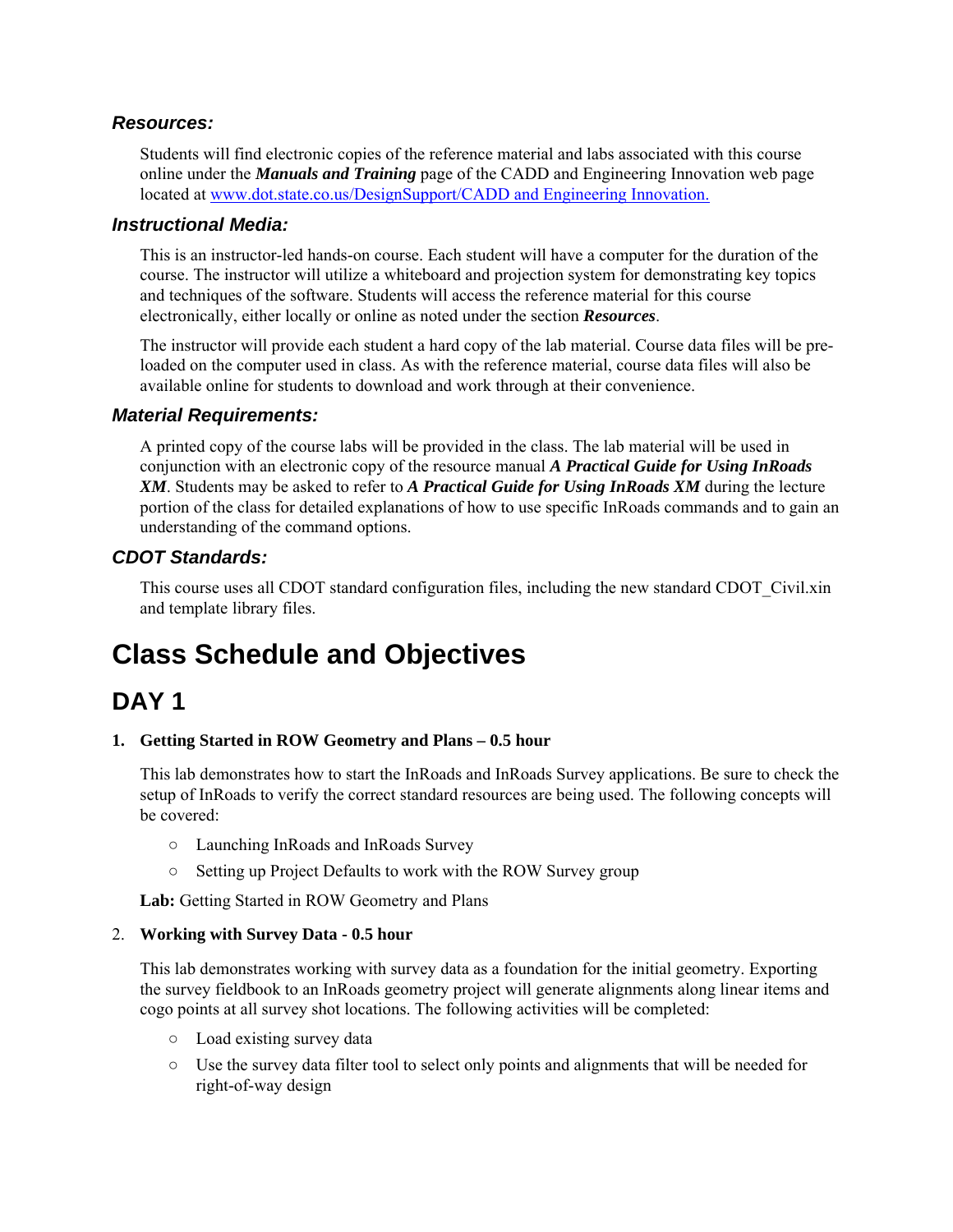○ Export the filtered survey data to a geometry project as cogo points and horizontal and vertical alignments

**Lab:** Working with Survey Data

#### 3. **Geometry Projects - 1 hour**

This lab demonstrates opening and viewing geometry projects using InRoads and MicroStation. Students will learn how to copy geometry data such as horizontal alignments from one geometry project to another. In this lab the student should learn how to:

- Open an existing geometry project
- View data stored in the geometry project including horizontal alignments and cogo points
- Manage and copy geometry between projects

**Lab:** Geometry Projects

#### **4. Working with Cogo Points - 2 hours**

The InRoads Cogo Buffer stores all cogo points. This section demonstrates how to use the cogo buffer to create, manage, review, and manipulate cogo points. Students will learn the following concepts related to cogo points:

- Various methods of creating cogo points including graphically and inputting coordinates
- How to use geometry to create cogo points from geometry vertices and intersection commands
- Using cogo points to create, copy and modify alignments including parallel and offset alignments and parcels

#### **Lab:** Creating Cogo Points

- The relationship between alignment vertices and cogo points
- Create cogo points from a horizontal alignment
- How to manually or automatically assign cogo point names

#### **Lab:** Alignment to Cogo Buffer

- Reviewing cogo points stored in the cogo buffer using the feedback pane of the InRoads interface
- Exporting cogo point data text file

#### **Lab:** Reviewing Cogo Points

- Locate a precise geometry point using various geometry snap tools such as No Snap and Point Snap from the Locks toolbar
- Illustrate how the snap tools are used in conjunction with the inverse direction and traverse tools or other geometry related commands

#### **Lab:** Geometry Snaps

○ How to create cogo points using direction and bearings key-ins

**Lab:** Cogo Point by Traverse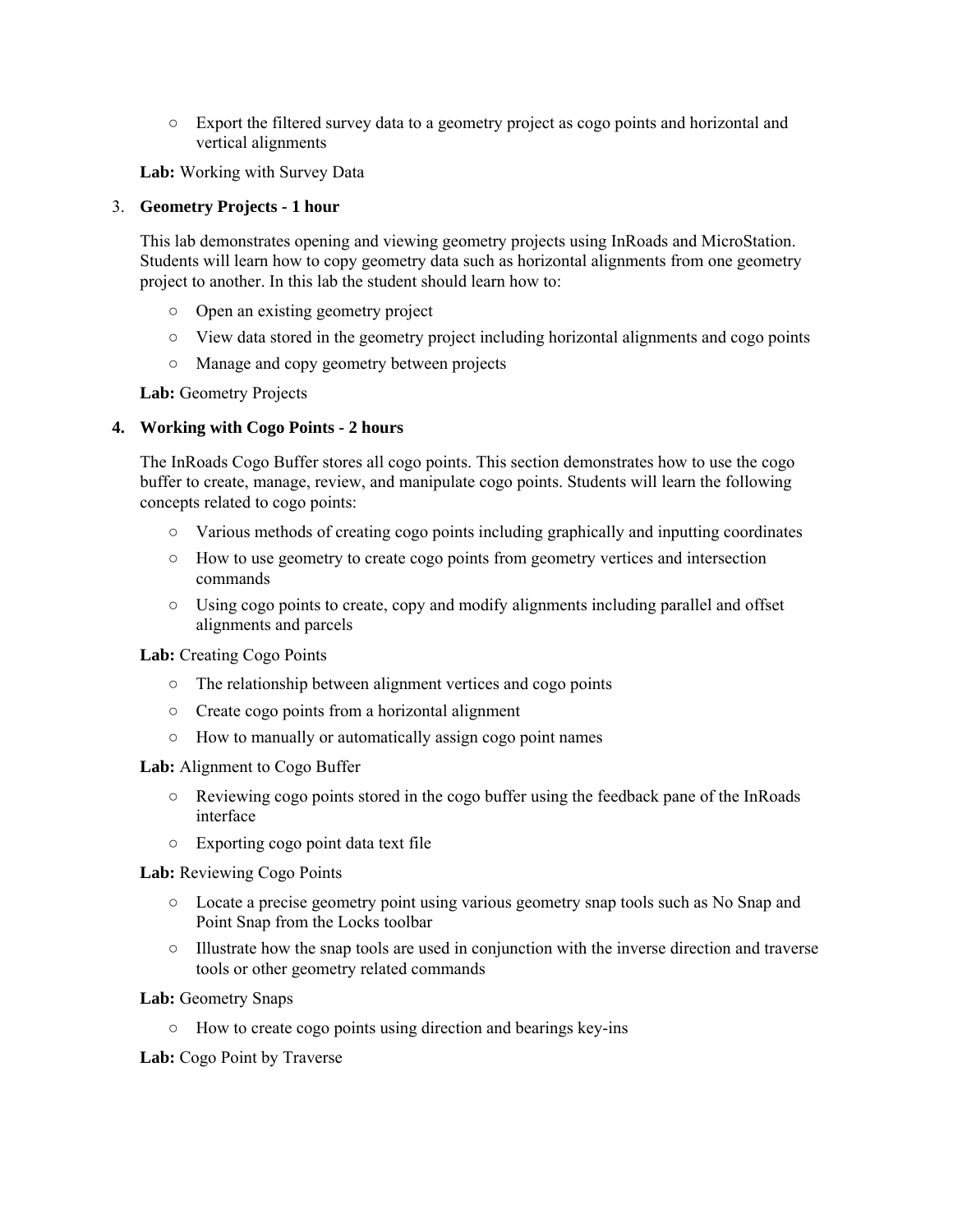#### **5. Creating Alignments - 0.5 hour**

This section will expand on previous training to create alignments by chaining cogo points together. This methodology is commonly referred to as the "PI Method" and will utilize the *Geometry > Horizontal Curve Set* tools. Key topics included in this section include:

- Create an alignment using a combination of the *Geometry > Horizontal Curve Set* tools, cogo points, and the *Geometry Point Snap* lock
- $\circ$  Emphasis will be given to creating an alignment using cogo points stored in the cogo buffer and points on an alignment

**Lab:** Horizontal Alignments from Cogo Points

#### **6. Intersections and Parcels - 2.5 hours**

Development of right-of-way information can be facilitated by creating cogo points using cogo intersection commands. These cogo points can in-turn be used to define alignments (parcels). Another method is to create cogo points and alignments simultaneously. Parcels are alignments that form a closed boundary. Students will learn how to create new parcels from existing parcels and crossing alignments. Topics in this section include:

- Create cogo points through various intersection commands
- Generate alignments from cogo points

**Lab:** Cogo Intersection Commands

○ Create a closed alignment using cogo points and various intersection commands

**Lab:** Creating a Closed Alignment

○ Use a deed and the Traverse Edit add-in application to create a closed parcel

**Lab:** Parcel Creation by Deed

○ Create parcels used for right-of-way acquisition from existing parcels and alignments

**Lab:** Right of Way Parcels

○ Annotate alignments and parcels

**Lab:** Annotation of Closed Parcels

#### 7. **Reports - 0.5 hour**

This section covers how to generate legal descriptions for parcels. A legal description is a specific report available through the InRoads Report Browser. InRoads reports use a combination of data in an XML format and predefined layouts called style sheets (excel files). In this section the student will learn how to:

○ Create a legal description for parcels

**Lab:** Parcel Descriptions

#### **8. Additional Exercises - as time allows**

Topics covered in the following exercise include: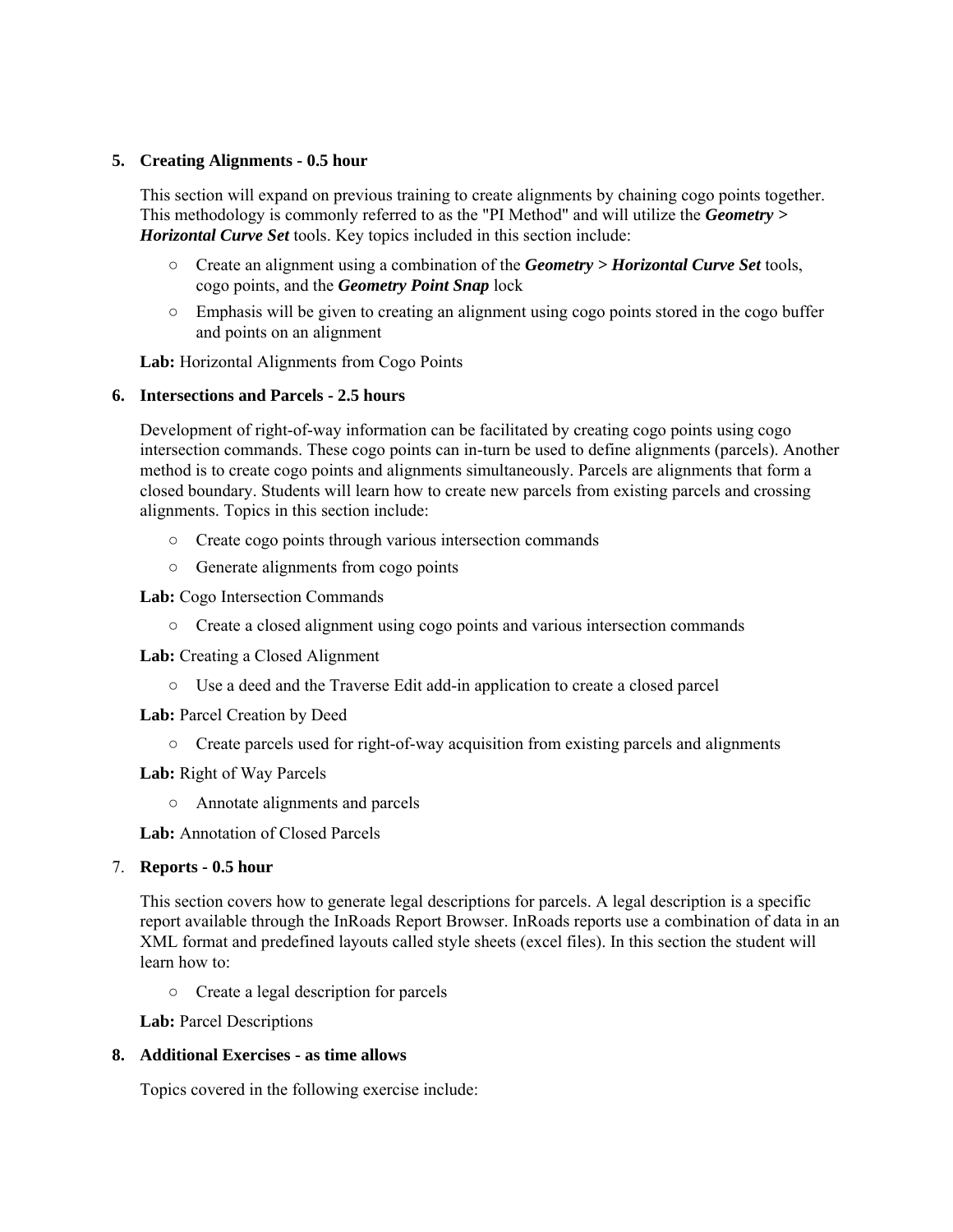○ Import cogo points from graphics, ASCII, and ICS

**Lab:** Importing Cogo Points

Students will learn the how to set the project geometry parameters for desired results.

○ Setup InRoads options such as units, format, precision, tolerances, etc. to control desired input and output of design data

**Lab:** Geometry Options

Regression analysis can be used to facilitate the development of horizontal alignments by creating a 'best-fit' alignment through defined points. Students will learn how to:

○ Setup parameter used for horizontal regression analysis

**Lab:** Horizontal Regression Analysis

# **DAY 2**

**Day 1 Review - 0.5 hour** 

#### **9. Working with MicroStation - 2.5 hours**

In this section students will learn the methodologies for generating ROW specific MicroStation files to be used in generating a plan set. In the process of generating these files, the following topics will be covered:

- Using the correct workspace to open the Title Sheet
- Place the RLS stamp on the Title Sheet at the correct scale

**Lab:** Creating Files and Placing Cells

- Editing text on the title sheet to be project specific
- Add labels and additional titles

#### **Lab:** Editing Text

- Reference county map into the Title Sheet
- Constrain the display limits of Vicinity Map reference files using clip boundaries

**Lab:** Vicinity Map - Vector

- Adding a locator map to the Title Sheet
- Constrain the display limits of Locator Map

**Lab:** Locator Map

○ Use the CDOT Menu to annotate the Title Sheet

**Lab:** Annotation

#### **10. Generating Sheet Files - 5 hours**

This section illustrates how to produce various type of ROW specific plan sheets using data from Microsoft Excel and Word. Students will learn how to use InRoads to automatically generate plan sheets already setup to the correct scale and with the correct reference file attachments. This section will instruct the student how to: